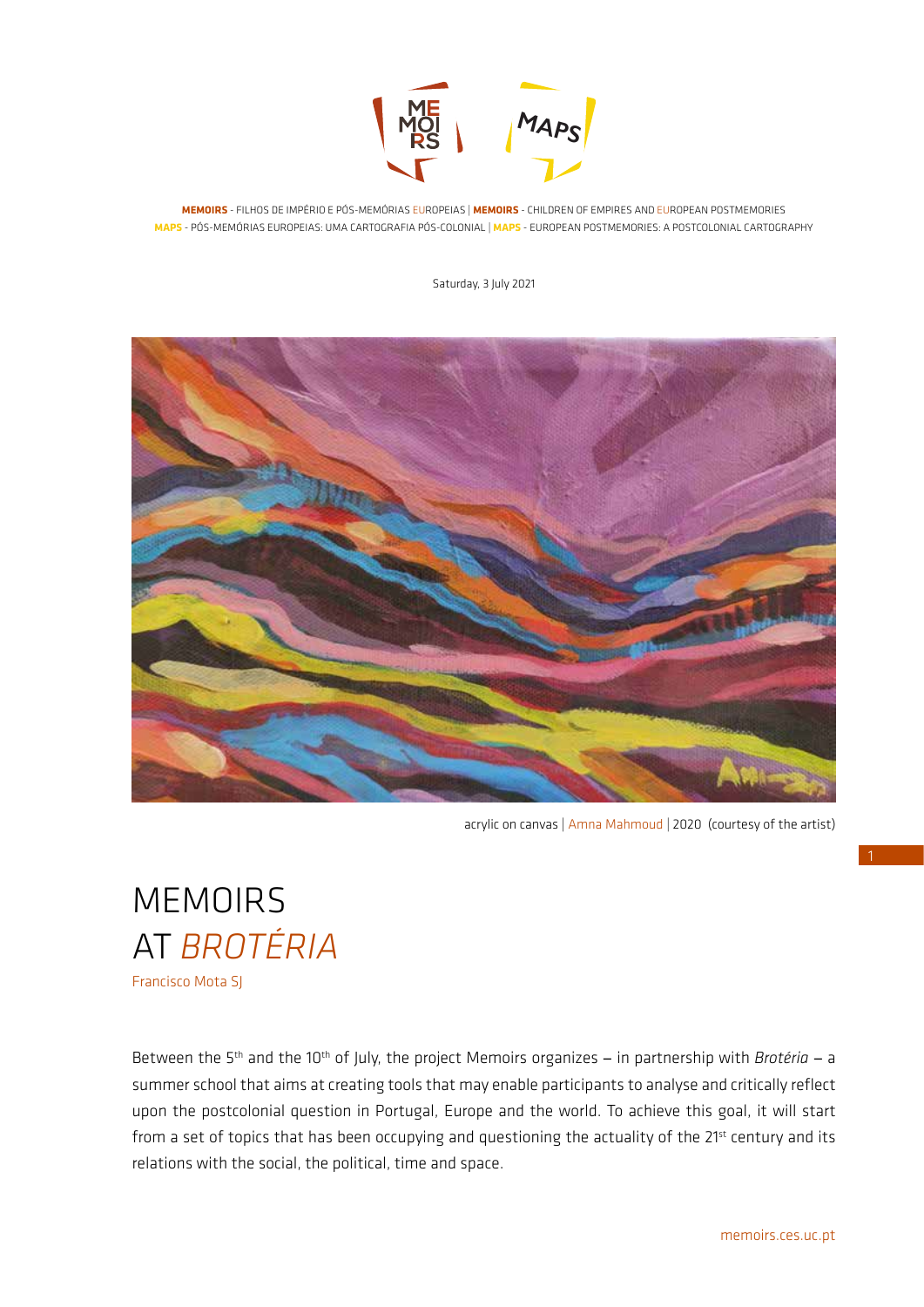

## **MEMOIRS AT** *BROTÉRIA*

*Brotéria* was born in 1902 as a scientific journal. Over the past 118 years, it has been reinventing itself permanently, becoming increasingly linked to culture, the social sciences and the humanities.

In January 2020, it moved to Bairro Alto and became a cultural centre based on the journal, a library, an art gallery, a bookstore, study and work spaces, conference rooms and a café. This initiative reinforces *Brotéria*'s desire to undertake a just and humane social transformation, through the multidisciplinary analysis of social and historical aspects that are the basis of ethically unjust situations, seeking and testing concrete alternatives for social transformation.

This course aims to help critically think many dimensions of contemporaneity, looking to the past and the impact of colonial heritages and decolonization as a tool for building a more just and humane future. Rather than debating postcolonial issues, we are interested in the relationship of this issue with the contemporaneity that has given rise to numerous debates revisiting history. The question of memory and postmemory are fundamental not only to (re)think our relationship with the past, but also to understand the present in a better way.

The direct contribution of *Brotéria* lies in the organization of five programme modules that will be offered throughout the course. To help think philosophically the importance of intention for the evaluation of action, Marta Mendonça will present a talk based on the research and university teaching she has been developing on the subject - among others - of the legacy of Elizabeth Anscombe. It will be proposed that it is essential to be aware that intention is a fundamental element for the moral evaluation of actions, thus rejecting an anachronistic and purely consequentialist ethics in the evaluation of the past.

Starting from the discussion that over the last two years has resurfaced around the life and missioning of Fr. António Vieira SJ, Pedro Calafate was also invited to guide the participants through a path of encounter with Vieira's work. The expression "selective slavery" has been used infrequently to characterize Vieira's stance. Pedro Calafate, co-editor of the most recent edition of Vieira's complete work, will present and comment, inserted in its proper context, some passages of Vieira's works as they were written.

As a way to enter the problem of the theological justification of racism in the so-called religions "of the book", Francisco Martins SJ will present what came to be known as the "curse of Cam". Included in Gen 9, this curse uses the language of "blackness" and, due to an unbelievable history of reception, has become the basic text of the theological justification of racism and slavery in the countries where Islam and Christianity have taken the lead from the religious point of view.